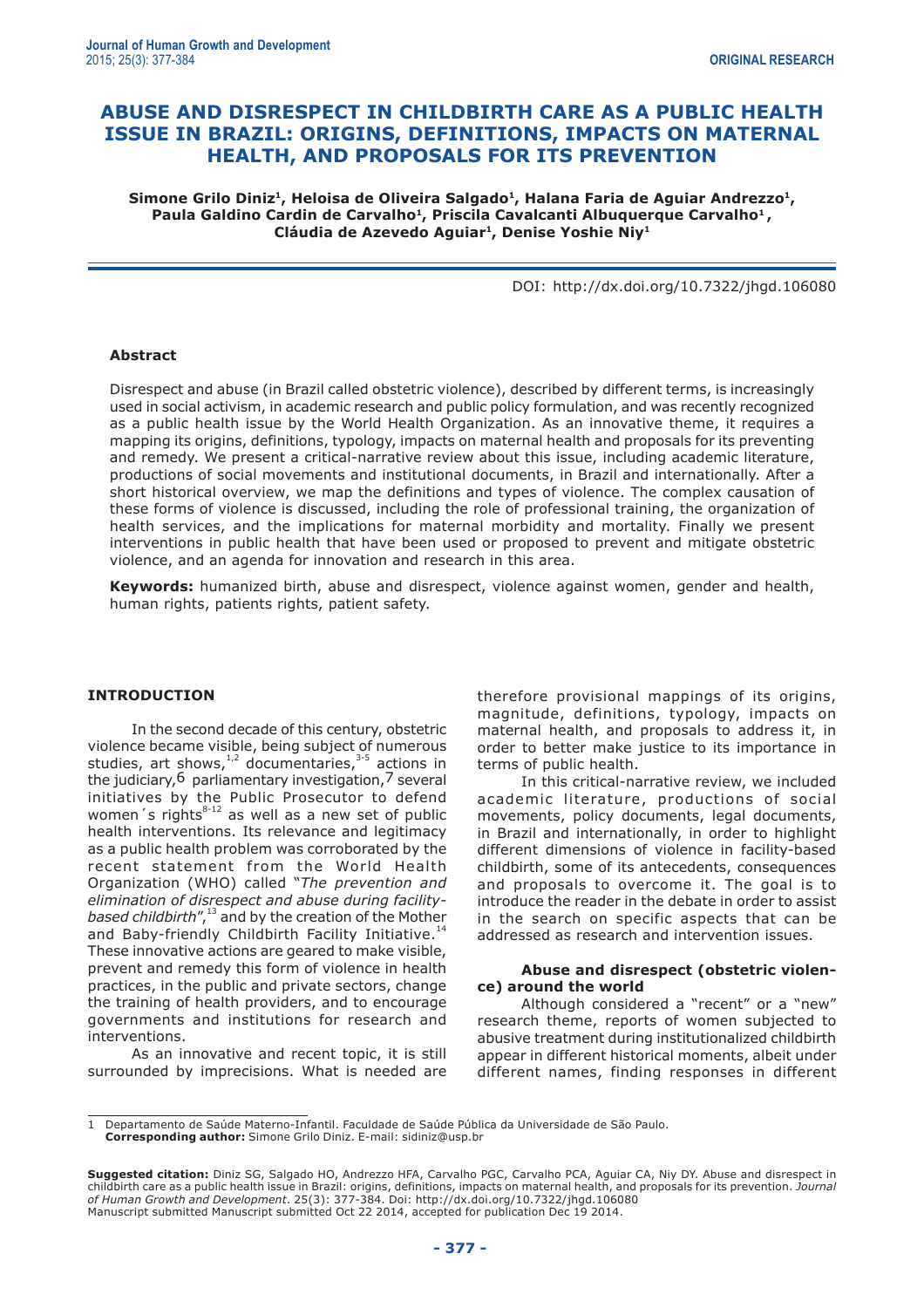contexts, and often having an important effect on the change of care practices in pregnancy and childbirth.

For example, by the end of the 1950s, violence in the birth narratives broke the barrier of silence in the US, when the Ladies Home Journal, a magazine for housewives, published the article "Cruelty in Maternity Wards". The text described as torture the treatment received by pregnant women, subjected to twilight sleep (a combination of morphine and scopolamine), which produced deep sedation, frequently accompanied by restlessness and possible hallucinations. Health providers used to put handcuffs and shackles on the feet and hands of patients so they do not fall from the bed, and often women postpartum had bruises on their bodies and injuries to wrists. The article also reports the injuries resulting from routine use of forceps deliveries in unconscious women. It caused a flood of letters to the magazine and other media, with similar testimonies, prompting major changes in care routines and the creation of the American Society of Psycho-prophylaxis in Obstetrics.<sup>15</sup>

In the UK in 1958, a Society for the Prevention of Cruelty to Pregnant Women was created.<sup>16</sup> The letter that calls for its foundation, originally published in the Guardian, says:

> '[...] In hospitals, [...] mothers put up with loneliness, lack of sympathy, lack of privacy, lack of consideration, poor food, unlikely visiting hours, callousness, regimentation, lack of instruction, lack of rest, deprivation of the new baby, stupidly rigid routines, rudeness, a complete disregard of mental care or the personality of the mother. Our maternity hospitals are often unhappy places with memories of unhappy experiences.  $[\dots]$ (1960 apud Beech; Willington, (2007) p. 2)16

Feminist theorists like Adrienne Rich<sup>17</sup> reported her grief with the experience lived by women of higher income and education in the 1950s: "We give birth in hospitals [...] carelessly drugged and tied against our will, [...] our children removed from us until other experts tell us when we can embrace our newborn "(p. 269). The classic Our bodies, Ourselves,  $18,19$  as well as other feminist books of the decades from 1960 to 1980, reinforced these criticisms with extensive narratives, helping to raise awareness and inspired generations of professionals and activists in the field, denouncing the irrationality of practices.

In 1998, the Latin American Center for the Rights of Women<sup>20</sup> published the report *Silencio y Complicidad: Violencia contra la Mujer en los Salud de Servicios Públicos in Peru* with extensive documentation of abuses of human rights of women during insitutionalized childbirth, which applies to across the continent.

#### **Obstetric violence in Brazil**

In Brazil, the issue was already being addressed in feminists in academic institutions and social movements. The pioneer research Espelho de Vênus (Venus' Mirror), by the Ceres Group

 $(1981)<sup>21</sup>$  in the 1980s, was an ethnography of the female experience, explicitly describing the institutionalized birth as a violent experience. This group of activists researchers published narratives demonstrating that:

> It is not justin in sexuality that violence appears marking the existential trajectory of women. Also in the doctor-patient relationship, once again the ignorance of their physiology is key to explain the feelings of helplessness and hopelessness when a woman watches her body being manipulated when resorting to medicine in the most significant of his life moments: contraception, birth and abortion.(p. 349) $^{21}$

In the early 90s, the action-research coordinated by the City of São Paulo, called "Violence - A Glimpse of the City"<sup>22</sup> clearly states, with many narratives, that childbirth in institutions was described an experience of violence, and often providers had aggressive and intimidating postures, humiliated patients and did not respect their pain.

Obstetric violence was also been the subject of health policy at the end of the 1980s: the Comprehensive Care Program for Women's Health (PAISM), for example, recognized the impersonal treatment and often aggressive attention to women's health. But while the subject was on the feminist agenda and even in public policy, it has been relatively neglected in the face of resistance from professionals and other pressing issues on the agenda of movements, and the problem of lack of access of poor women to essential services. Still, obstetric violence was present in initiatives such as training for the care of women victims of violence, as in the courses promoted since 1993 by the Feminist Collective Sexuality and Health and the Department of Preventive Medicine, USP. From this project, a booklet was published on this theme. $^{23}$ 

From the turn of this century, many studies in Brazil documented how frequent are discriminatory and inhuman attitudes in childbirth care both in the public and the private sectors. $24-29$ The academic interest has expanded, and studies in recent years includes the training of providers, and more recently, population-based data, such as research by Venturi and colleagues.<sup>24</sup> This last study, the second round of the national survey "Brazilian women and gender in public and private spaces," raised a surprising interest by the mainstream media and contributed in an unprecedented manner to the visibility of obstetric violence. According to the survey, a quarter of women who had passed through childbirth reported some form of violence in care, which was also reported by more than half of those who have undergone an abortion.

These evidences are more than eloquent about the magnitude and importance of the issue for maternal health and public health in Brazil.

#### **Definitions and terms about obstetric violence**

In Brazil, as in other Latin American countries, the term "obstetric violence" is used to describe the various forms of violence during institutional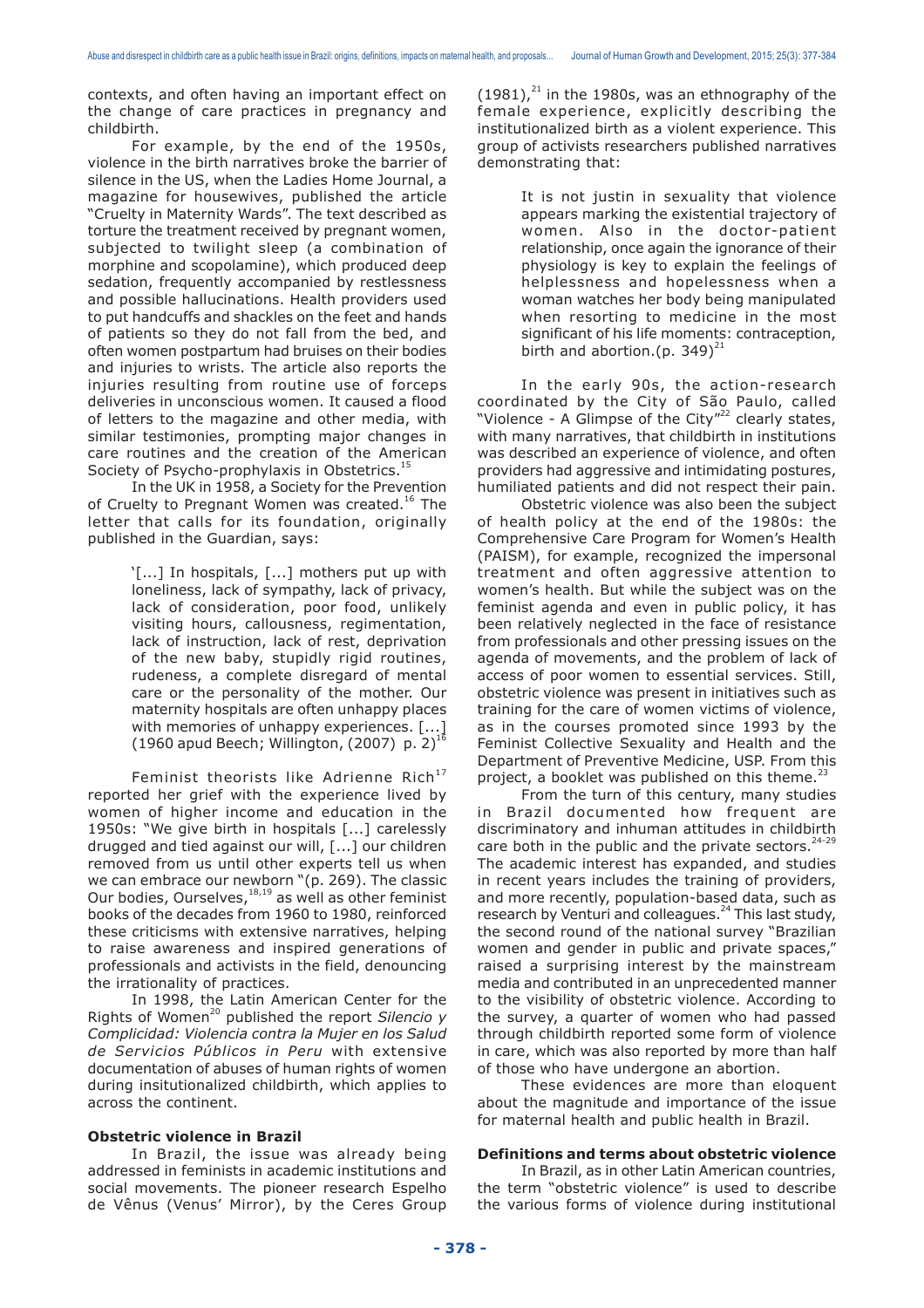care to women during pregnancy, childbirth, postpartum and abortion. Other descriptors are also used for the same phenomenon, such as genderbased violence in childbirth and abortion, $30$  violence in childbirth, $2^{1,27}$  disrespect and abuse, $3^1$  cruelty in childbirth, $15$  inhumane/dehumanized assistance, human rights violations of women in childbirth, $2^{0,32,33}$ abuse, disrespect and maltreatment during childbirth,<sup>13</sup> among other terms.

In 1993, the ground-breaking and influential Network for the Humanization of Labor and Birth (Rehuna) in its founding charter, starts from the recognition of "the circumstances of violence and harassment in which care happens".<sup>32</sup> However, the organization deliberately decided not to talk openly about violence, favoring terms like "humanizing childbirth", "promoting the human rights of women", fearing a hostile reaction from professionals on the charge of violence.<sup>32</sup>

A set of legal definitions of obstetric violence have been proposed, and legislation in Venezuela was the pioneer in typifying this form of violence<sup>34</sup>:

> Obstetric Violence is the appropriation of the body and reproductive processes of women

by health personnel, which is expressed as dehumanized treatment, an abuse of medication, and to convert the natural processes into pathological ones, bringing with it loss of autonomy and the ability to decide freely about their bodies and sexuality, negatively impacting the quality of life of women. $35$  (p. 30).

In recent years, several authors have proposed typifications and ratings on obstetric violence, including more recently the World Health Organization (WHO). $^{13}$  Among several typifications obstetric violence, we believe that the synthesis made by Bowser and Hill $31$  in their review about the forms of abuse and disrespect has been quite explanatory, listing the main verifiable categories in the health institutions.

Based on Browser and Hill, Tesser et al., 36 in 2015, summarized the categories of disrespect linking them to the corresponding rights on the basis of a legal and social point of view, and with concrete examples of the Brazilian reality, as Table 1.

|          |  |  | Table: Categories of disrespect and abuse, corresponding rights and examples of situations of obstetric |  |  |  |  |
|----------|--|--|---------------------------------------------------------------------------------------------------------|--|--|--|--|
| violence |  |  |                                                                                                         |  |  |  |  |

| <b>Categories of</b><br>disrespect and<br>abuse                                                                                     | <b>Corresponding</b><br>rights                                                                                                                                                            | <b>Examples of situations of obstetric violence</b>                                                                                                                                                                                                                                                                                                                                                                                                                                                                                       |  |  |  |  |  |  |
|-------------------------------------------------------------------------------------------------------------------------------------|-------------------------------------------------------------------------------------------------------------------------------------------------------------------------------------------|-------------------------------------------------------------------------------------------------------------------------------------------------------------------------------------------------------------------------------------------------------------------------------------------------------------------------------------------------------------------------------------------------------------------------------------------------------------------------------------------------------------------------------------------|--|--|--|--|--|--|
| Physical abuse                                                                                                                      | Right to be free from<br>harm and abuse                                                                                                                                                   | Interventions without clinical justification just for "teaching"<br>purposes, such repetitive vaginal exams, unnecessary<br>caesarean sections and episiotomies, physical restraint in<br>painful positions, practice of painful interventions without<br>proper anesthesia, under the belief that the patient "is feeling<br>pain anyway"                                                                                                                                                                                                |  |  |  |  |  |  |
| Imposition of inter-<br>ventions without con-<br>sent; interventions<br>based on incomplete,<br>distorted or false in-<br>formation | Right to information,<br>to informed consent<br>and refusal; right to<br>have choices and pre-<br>ferences respected,<br>including the choice of<br>companionship during<br>hospital stay | Performing episiotomy in women who verbally or in writing<br>not authorized this intervention; disregard the birth plan without<br>medical reasons; induction to cesarean section for misleading<br>reasons, such as overestimation of the risks to the baby (nuchal<br>cord, "post-term pregnancy" at the 39 <sup>th</sup> week, etc.) or to the<br>mother (cesarean section to "prevent sexual harm," etc.); no<br>information of potential long-term damage to those born by<br>caesarean section (increase in chronic diseases, etc.) |  |  |  |  |  |  |
| Non-confidential<br>care, denial of pri-<br>vacy                                                                                    | Right to confidential-<br>ity and privacy                                                                                                                                                 | Collective maternity labor wards, often without even a curtain<br>separating the beds; claiming that lack of privacy is a justification<br>to disrespect women 's the right to the presence of a companion<br>(after 10 years of a national law)                                                                                                                                                                                                                                                                                          |  |  |  |  |  |  |
| Undignified care, in-<br>cluding verbal abuse                                                                                       | Right to dignity and<br>respect                                                                                                                                                           | Disrespectful communication with women, underestimating<br>and mocking her pain, demoralizing their calls for help;<br>humiliation of sexual nature, such as "when you did you<br>liked it, so do not cry now"                                                                                                                                                                                                                                                                                                                            |  |  |  |  |  |  |
| Discrimination based<br>on specific atributes                                                                                       | Equality, freedon from<br>discrimination, equi-<br>table care                                                                                                                             | Differential treatment based on attributes considered positive<br>(married, with planned pregnancy, adult, white, better<br>educated, middle-class, healthy, etc.), belittling those with<br>attributes considered negative (poor, not educated, younger,<br>black), or women who question doctors orders                                                                                                                                                                                                                                 |  |  |  |  |  |  |
| Abandonment, ne-<br>glect or refusal to<br>grant assistance                                                                         | Right to health care in<br>a timely manner and<br>to the highest attain-<br>able standard<br>0f<br>health                                                                                 | Abandonment, neglect or refusal to give assistance to women<br>who are perceived as very complainants, "uncontrolled" or<br>plaintiffs, and in cases of incomplete abortion, deliberate<br>delays in care to these women, with significant risks to their<br>physical safety                                                                                                                                                                                                                                                              |  |  |  |  |  |  |
| Detention in services                                                                                                               | Right to liberty and<br>autonomy                                                                                                                                                          | In Brazil and other countries, there are reports of police<br>arrests of pregnant women if they refuse a cesarean indicated<br>by the doctor                                                                                                                                                                                                                                                                                                                                                                                              |  |  |  |  |  |  |

Source: Adapted from Tesser, et al<sup>36</sup> (2015), based on Bowser and Hill (2010)<sup>31</sup>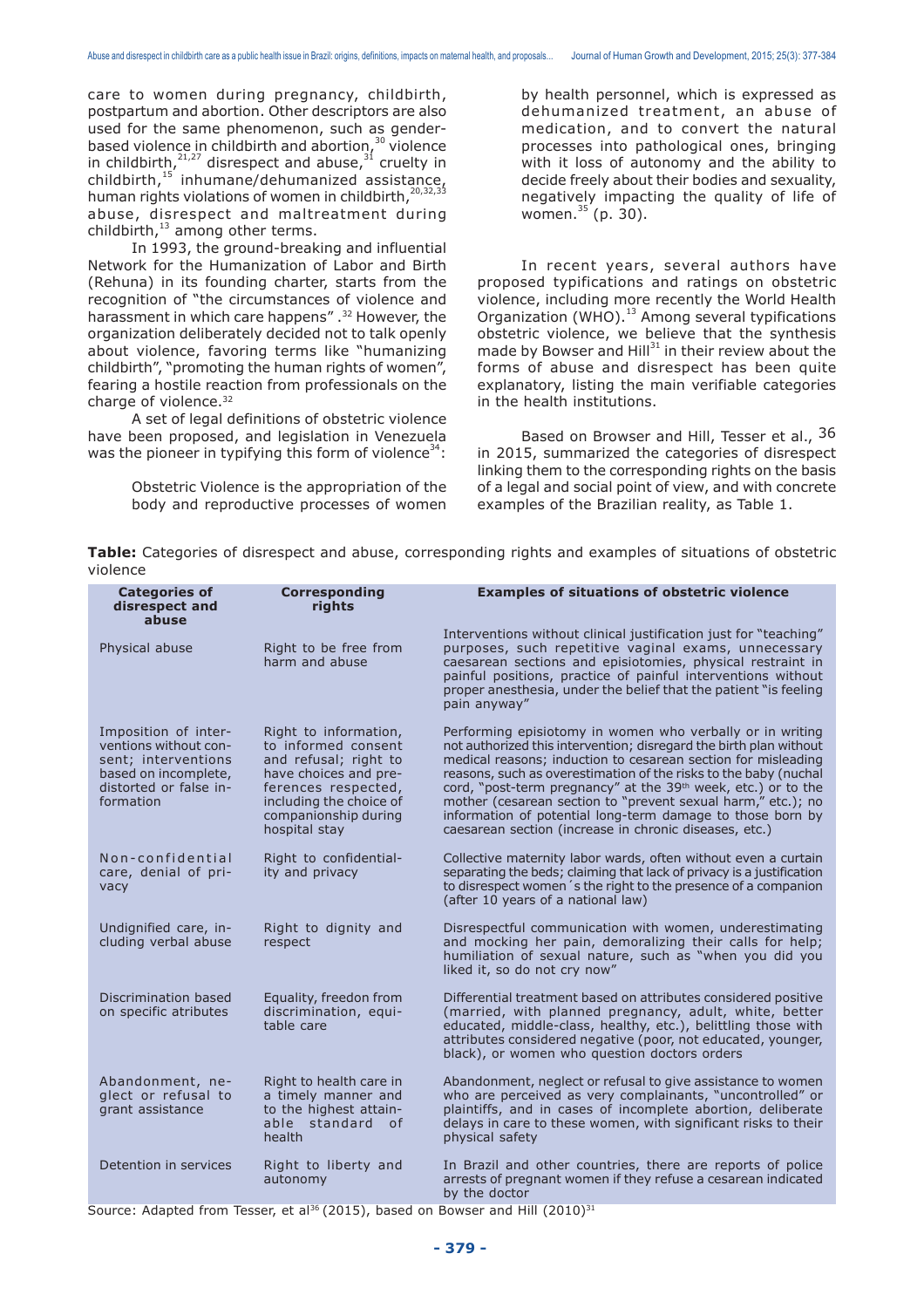# **Causes of obstetric violence: the role of professional training professionals and of the organization of health services**

The training of health professionals, especially doctors, has a key role in distortions of assistance and in the resistance to change. Hotimsky<sup>37</sup> states that while the best evidence is updated and disseminated quickly in electronic publications available via the Internet, many medical courses have their bibliography based on outdated books, 37 with little quidance to students on how to search, and appraise evidence. This means that students frequently have limited knowledge of evidencebased practice, and often deal with "best practices", "evidence-based issues" as "beliefs", "philosophy", and not as the gold standard of care. According to this author, medical practice is often apprehended in a way that is detached from its ethical dimensions, prioritizing skills at the expense of values, such as care. She describes situations in which women are objectified in favor of students´ training, such as in negotiations between students and residents to perform an episiotomy for training purposes without the consent of the patient. Such understanding is frequently entrenched in the services; in other study, $32$  a professional interviewed, commenting on the practice of medical residents, explains: "They have to learn, and women are their teaching materials" (p.102).

According to these studies, women are selected for the "training procedures" such as episiotomies, forceps or even caesarean section, based on the patients' place in social hierarchy,  $32,36$ exposing the existence of a sexual hierarchy, so that those women who are more vulnerable are subjected to a more rude and humiliating treatment. $38$ <sup>-</sup>Thus, poor women, black, teenagers, those without complete antenatal care, those without a companions, sex-workers, drug users, homeless women, are those more likely to experience negligence and denial of care. The trivialization of violence against consumers relates to gender stereotypes in the training of health professionals and the organization of services. Frequent violations of human and reproductive rights of women are thereby incorporated as part of routines and sometimes do not cause any strangement.<sup>32</sup>

According to Rego et al., (2008) in medical school, patients tend to be dehumanized, deprived from their identity and transformed into a number in the hospital, a case to be studied, diagnosed and treated.<sup>39</sup> Studies about health providers' education show that this problem, however, is not limited to obstetrics, or even just to medicine, applying in different degrees to other health professions. The whole professional education has been criticized for its failure to provide students with basic humanistic education. Thus, the provider-patient relationship is no longer between human beings, and becomes a subject-object relationship, of the doctor with the disease. $39$ 

#### **Implications of obstetric violence to maternal morbidity and mortality**

Maternal mortality is an important social and public health problem and directly reflects the quality of care. According to WHO / UNICEF:<sup>4</sup>

Maternal mortality is an indicator of women's status, access to health care and the adequacy of the healthcare system to respond to their needs. It is therefore necessary to have information on levels and trends of maternal mortality, not only for what it estimates about the risks of pregnancy and childbirth but also for what it mean for women health in general, and, by extension, their status social and economic status. (p. 481)

#### **Obstetric violence has implications on maternal mortality in the following ways:**

(1) In the additional risk associated with adverse events of aggressive management of vaginal delivery. There is potential harm associated with the use of inappropriate and excessive (also often not informed and not consented) invasive interventions in vaginal birth, such as the unregulated use of oxytocin to induce or augment labor, Kristeller maneuver, forceps, episiotomy, among others. These interventions have occurred well above of the justifiable clinical indications, as widely documented in national studies:  $41,42$ 

(2) Aggressive management of childbirth works as a constraint to cesarean section, increasing its occurrence and risks. Violence in vaginal delivery is a form of coercion to elective cesarean section, when the options available to women boil down to this surgery, or an aggressively managed vaginal delivery, $44$  not infrequently with the denial of any form of analgesia. As social movements say in Brazil, "no more violent delivery to sell cesarean"<sup>45</sup> According to Cesar Victora, 23% of maternal deaths in Brazil can be attributed only to the increase in cesarean rates occurred since  $2000^{46}$ ;

(3) Neglecting to assist women when they express their suffering (crying, screaming, moaning), or asking for help insistently. There is widespread culture in the services that women should behave properly, and when a woman cries or screams she should receive worse care, especially those considered "uncontrolled" or maladjusted, or those expressing any displeasure with the assistance, or insist on being assisted urgently. The delay in responding to these demands can be associated with increased risks of maternal morbidity and mortality.47

(4) In the hostility toward women (and professionals) considered to be dissidents of the hegemonic model of assistance. In cases of transfer of a birth center or a home birth, verbal abuse and delays in care tend to be higher. These cases are an example of what has been called "professional hostility" in studies conducted in other countries, $48$  and can be a major threat to the safety of patients;

(5) In the hostility, neglect and delay of care to women with incomplete abortions; when teams identify or assume that abortion was intentional, they often do not give it the urgent care it needs. The unavailability of services that perform abortions in situations where it is legal, also has major impact on maternal morbidity and mortality as it may lead many women to search for an unsafe abortion;<sup>24</sup>

(6) In the prohibition of the presence of a companion: most maternal deaths occur during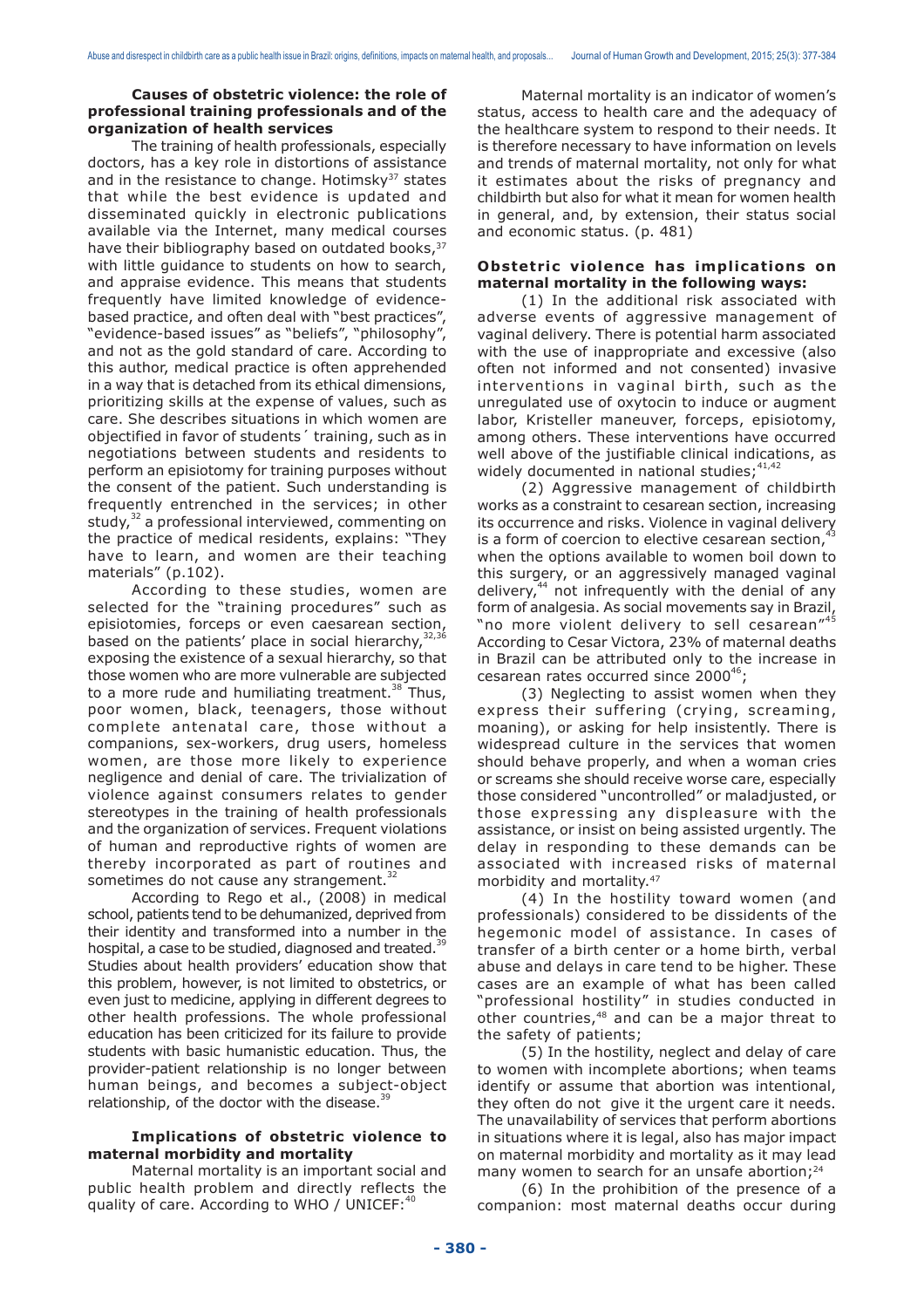delivery and postpartum (Kassebaum et al.49 (2014) and, paradoxically, in Brazil the woman lies in a health institution almost all cases. Preventing the presence of companions is a threat to women's safety, because they could signal emphatically to professionals if the clinical condition of the patient deteriorated.<sup>47</sup> While it may be the difference between life and death and is ensured by law, this right is often not respected.

# **Concluding summary: how to identify, prevent and mitigate obstetric violence?**

Based on the above, we present the following proposals to overcome this situation.

## **- Interventions in the training of health providers' during undergraduation, specialization and continuing education**

1. Include women's rights, and sexual and reproductive rights in undergraduate courses (medicine, nursing, midwifery, psychology, etc.) not only those rights well established in the professional codes of ethics, such as autonomy and informed choice, but also to the recent rights guaranteed by Public Health System, such as the right to companionship during hospital stay. The rights of professionals and patients, their violations and how to prevent them should be included in the entrance exams for residency and postgraduate education and in all forms of specialization.<sup>50</sup>

2. Invest in the training of midwives and obstetric nurses, the experts in physiological childbirth. $51$  It is unreasonable to expect that delivery care ceases to be eminently medicalsurgical, if more than 90% of births in Brazil are assisted by a doctor with training in surgery. The medical providers should be valued for their ability to make diagnosis and medical or surgical prescriptions in the minority of cases that need them, so that the majority of cases could be assisted by professionals trained for protecting normalcy $52$ . The experience of the direct-entry Midwifery program, in the School of Arts, Sciences and Humanities (EACH-USP) can be a great starting point for replication across the country<sup>5</sup>

3. Introduce the teaching of the physiological care and modify routines and teaching ambiences, with an emphasis on Training Birth Centers. Review of the curriculum content of all health professions to the practical teaching, to overcome the present situation of exposing the students mostly to interventions not based on scientific evidence of their safety or effectiveness (for example, women with liberally accelerated with oxytocin deliveries, in lithotomy position with the unregulated use of episiotomy and forceps, very often without companions), and in the absence of critical reflection on interventions in the classroom. Promote the teaching of the neuroendocrinology of labor and delivery, its physiological progress and its facilitation, and the promotion of maternal comfort, which also requires a change of care ambience, combined with theoretical and practical training, as well as the teaching of evidence-based guidelines.<sup>5</sup>

# **- Interventions aimed to inform and strengthen the autonomy of women and families**

1. Provide information on childbirth care for women as parto of the antenatal care routine, so that the contents can be explored calmly in the months when the pregnancy develops. Educational activities should be part of antenatal protocols and should not be treated as an afterthought, but essential for health promotion. The use of birth plans should be promoted as a health promotion educational resource, as proposed by Tesser et al.<sup>36</sup>

2. Ensuring the right to companions: all women should be informed, in the prenatal course, about their right to companions during the hospitalization for childbirth, from admission to discharge, through labor, delivery and surgical recovery and / or anesthesia, as well as in cases of miscarriage and other complications such as ectopic pregnancy and molar pregnancy. This information must be provided in advance and with sufficient clarity so the woman and her family can make the necessary arrangements to ensure the selection and participation of companionship.

# **- Visibilization and accountability**

1. To make the problem visible and stakeholders accountable: several institutions such as the Public Ministry, have taken responsibility to address the lack of culture of women's rights in health services, compiling complaints and calling for a dialogue on necessary changes those responsible for services and teaching institutions. Such initiatives, ignited by women's movements, were instrumental in promoting a climate of recognition of rights, hitherto unprecedented in Brazilian society, impacting public policy, such as the action against the National Health Agency (ANS) on regulation of rates cesarean from 2015.

2. To promote research and the development of indicators on obstetric violence (disrespect and abuse). In recent years, primary research and reviews of these studies have shown the importance, urgency and gaps in knowledge of this emerging theme. One of the current challenges is to develop indicators for the study of the occurrence of obstetric violence, as well as resources for measuring the effect of interventions for its prevention. These measures should include monitoring the change of the practices, routines and ambiences.<sup>14</sup>

3. To disseminate the Center for Assistance to Women - Dial 180, and train it to receive properly the complaints of obstetric violence: cases of violation of women's rights in assistance to prenatal care, childbirth, postpartum and abortion should also be forwarded to the ombudsman service and SUS, and to the Public Prosecutors.

4 – To include the assistance to miscarriage and access to safe abortion on the agenda of priorities: current focus on maternal and child policies only for women's health makes invisible the insecurity and violence in situations of miscarriage and also the difficulties of access to abortion, even in the few legal situations. The lack of services that work effectively and the use of aggressive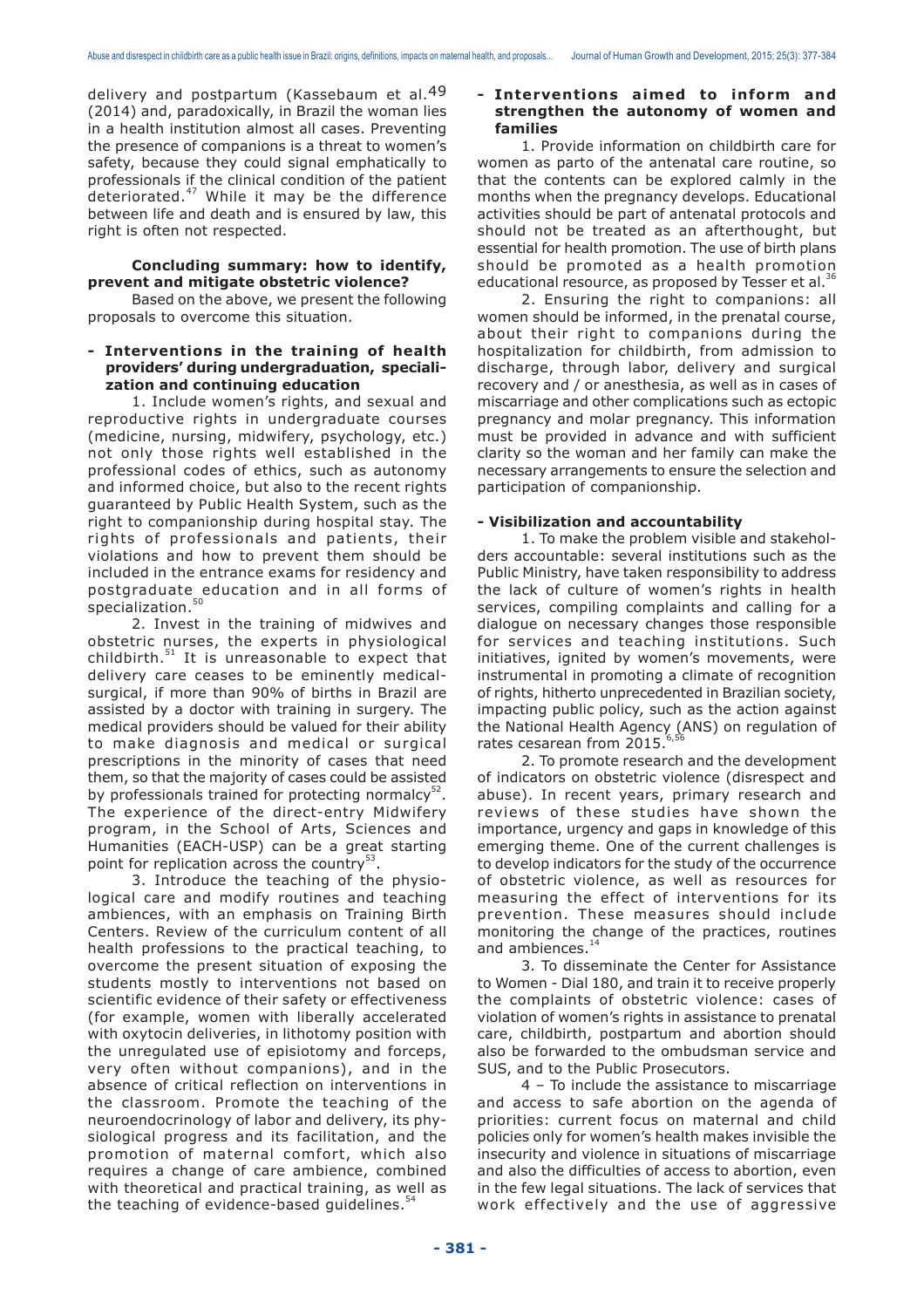techniques such as curettage - it should be replaced by intrauterine manual vacuum aspiration (MVA) are serious situations of obstetric violence, widely spread across the country, and in need of immediate intervention.<sup>57</sup>

5.Implement the Perinatal Forum, for regulation and control by society of perinatal health services: this strategy has as one of its objectives to promote dialogue between stakeholders involved in perinatal care, including the managers of public and private sectors, professionals directly linked to the service, user and organized womens' groups, training institutions, researchers, Public Defenders and Prosecutors, professional boards, among others. The creation of Perinatal Forum is a victory in itself, given the strong resistance to dialogue and change, and its implementation and strengthening as an arena for debate and establishment of pacts, have been very powerful in producing change.<sup>5</sup>

# **REFERENCES**

- 1. Raiter C. Fotografia de famílias. [cited 2009May 20] Available from:http://carlaraiter.com/.
- 2. Bienal de Artes de São Paulo. Espaço para Abortar. MujeresCreando. São Paulo: 31a Bienal de Artes; 2014.
- 3. Zorzam B, Sena LM, Franzon AC, Brum K, Rapchan A. Violência obstétrica: a voz das brasileiras. [cited 2009May 20] Available from:http://docverdade.blogspot.com.br/ 2014/05/violencia-obstetrica-voz-das.html.
- 4. Fioretti B. Nascer no Brasil: parto, da violência obstétrica às boas práticas. DVD.Rio de Janeiro: Fiocruz; 2014.
- 5. Guedes LC, Rizério A, Couto NM, Cruz R. A dor além do parto. [cited 2009May 20] Available from:https://youtu.be/cIrIgx3TPWs.
- 6. Ministério Público Federal (MPF). MPF-SP ajuiza ação civil pública para que ANS seja obrigada a regulamentar serviços obstétricos privados.[cited 2009May 20] Available from:http://www.prsp.mpf.gov.br/sala-de-imprensa/noticias\_prsp/24-08-10-2013-mpf-spajuiza-acao-civil-publica-para-que-ans-sejaobrigada-a-regulamentar-servicos-obstetricos-privados
- 7. CielloC, Carvalho C, KondoC, DelageD, NiyD, Werner L, *et al*. Parto do princípio. Mulheres em Rede pela Maternidade Ativa. Dossiê da Violência Obstétrica "Parirás com dor". [cited 2009 May 20] Available from: http:// www.senado.gov.br/comissoes/documentos/ SSCEPI/DOC%20VCM%20367.pdf
- 8. Ministério Público Federal. Parto do Princípio e Ministério Público Federal debatem violência obstétrica com movimentos sociais de mulheres. [cited 2009 May 20] Available from:http:/ /www.prpa.mpf.mp.br/news/2014/parto-doprincipio-e-ministerio-publico-federal-debatem-violencia-obstetrica-com-movimentos-sociais-de-mulheres
- 9. Ministério Público de Pernambuco. Violência obstétrica: MPPE promove debate sobre atenção à saúde e mortalidade materna. [cited 2009

Obstetric violence is a complex and multifactorial public health problem, of emerging importance and high potential for explaining health challenges, and of great impact on the health of mothers and babies. The prevention and overcoming of these forms of abuse requires the engagement of all stakeholders with the assistance, demanding the necessary courage for the incorporation of innovative approaches, both to the best evidencebased care for the safety of mothers and newborns, and the promotion of their rights in health care.

#### **Declaration of responsibilities**

There has been effective participation of all related authors in this work. The final version of the manuscript was approved by all authors. There is no conflict of interest of the authors regarding this manuscript.

May 20] Available from: http://www.mppe. mp.br/mppe/index.php/comunicacao/noticias/ ultimas-noticias-noticias/4295-violenciaobstetrica-mppe-promove-debate-sobreatencao-a-saude-e-mortalidade-materna

- 10. Ministério Público do Estado de São Paulo. Violência Obstétrica é tema de audiência pública no MP-SP. [cited 2015 Sep 01] Available from:http://www.mpsp.mp.br/portal/page/ portal/noticias,noticia?id\_noticia= 12741378&id\_grupo=118
- 11. Ministério Público Federal. MPF em São Paulo realiza audiência pública para debater episiotomia e humanização do nascimento. [cited 2015 Sep 01] Available from:http:// www.prsp.mpf.mp.br/sala-de-imprensa/ noticias\_prsp/16-10-14-2013-mpf-em-saopaulo-realiza-audiencia-publica-para-debaterepisiotomia-e-humanizacao-do-nascimento
- 12. Ministério Público Federal. MPF/RS e MP/RS realizarão audiência pública sobre humanização da assistência ao parto. [cited 2015 Sep 01] Available from:http://noticias.pgr.mpf.mp.br/ noticias/noticias-do-site/copy\_of\_geral/mpf-rse-mp-rs-realizarao-audiencia-publica-sobrehumanizacao-da-assistencia-ao-parto
- 13. Organização Mundial da Saúde (OMS). Prevenção e eliminação de abusos, desrespeito e maus-tratos durante o parto em instituições de saúde. Genebra: OMS; 2014.
- 14. International Federation of Gynecology and Obstetrics. International Confederation of Midwives. White Ribbon Alliance. International Pediatric Association. World Health Organization. Mother"baby friendly birthing facilities. Int J Gynecol Obstet. 2015;128(2):95-99. DOI: http://dx.doi.org/ 10.1016/j.ijgo.2014.10.013
- 15. Goer H. Cruelty in maternity wards: fifty years later. J Perinat Educ. 2010;19(3):33-42. DOI: http://dx.doi.org/10.1624/105812410 X514413
- 16. Beech BL, Willington S. Listen WLith Mother. [cited 2015 Sep 01] Available from:http://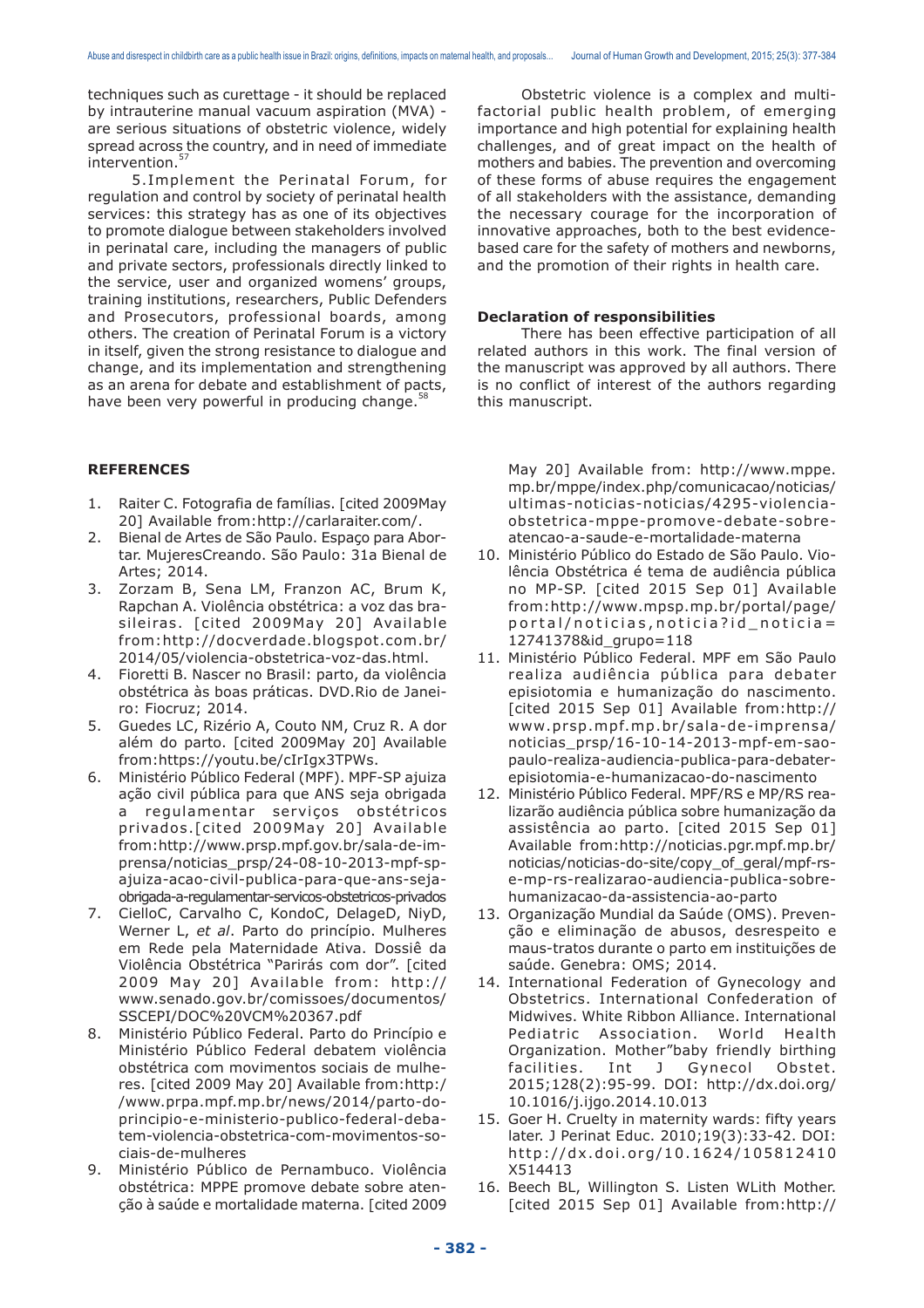www.aims.org.uk/Journal/Vol19No2/ editorial.htm

- 17. Rich A. *On Lies, Secrets and Silence. Selected Prose 1966-1978*. New York: Norton; 1979.
- 18. Doress-Worters PB, Siegal DL, Perkis R.The new ourselves, growing older. New York: Boston Women's Health Collective; 1994.
- 19. Boston Women's Health Book Collective. *The New Ourbodies, Ourselves*: a book by and for Women. New York: Touchstone Simon and Schuster; 1996.
- 20. Comité de América Latina y el Caribe para la Defensa de los Derechos de la Mujer – Cladem. Centro Legal para Derechos Reproductivos y Politicas Públicas(CRLP). Silencio Y Complicidad: Violencia Contra Las Mujeres En Los Servicios Públicos de Salud En El Perú. Lima: Cladem/CRLP; 1998.
- 21. Grupo Ceres. Espelho de vênus: identidade social e sexual da mulher. Rio de Janeiro: Brasiliense; 1981.
- 22. Souza EM, Michaliszyn PR, Cunha MFO. Por detrás da violência: um olhar sobre a cidade, violência nas açöes de saúde. Cadernos Cefor. 1992;209.
- 23. Diniz CSG. O que nós como profissionais de saúde podemos fazer para promover os direitos humanos das mulheres na gravidez e no parto. São Paulo: Fundação Ford e do CREMESP; 2002.
- 24. Venturi G, Godinho T. Mulheres brasileiras e gênero nos espaços público e privado. São Paulo: Sesc/Fundação Perseu Abramo; 2013.
- 25. Aguiar JM, d'Oliveira AFPL. Violência institucional em maternidades públicas: hostilidade ao invés de acolhimento como uma questão de gênero. Tese (Doutorado) - Universidade de São Paulo. São Paulo: 2010.
- 26. Gomes AM de A, Nations MK, Luz MT. Pisada como pano de chão: Experiência de violência hospitalar no Nordeste brasileiro. Saúde Soc. 2008;17(1):61-72. DOI: http://dx.doi.org/ 10.1590/S0104-12902008000100006
- 27. Diniz CSG, Chacham AS.O "corte por cima" e o "corte por baixo": o abuso de cesáreas e episiotomias em São Paulo. Questões Saúde Reprodutiva. 2006;1(1):80-91.
- 28. McCallum C, Reis AP.Re-significando a dor e superando a solidão: experiências do parto entre adolescentes de classes populares atendidas em uma maternidade pública de Salvador, Bahia, Brasil. Cad Saude Publica. 2006; 22(7): 1483-91. DOI: http://dx.doi.org/10.1590/ S0102-311X2006000700012
- 29. Teixeira NZF, Pereira WR. Parto hospitalar: experiências de mulheres da periferia de Cuibá-MT.RevBrasEnferm. 2006;59(2):740-44. DOI: http://dx.doi.org/10.1590/S0034- 71672006000600004
- 30. d'Oliveira AF, Diniz SG, Schraiber LB. Violence against women in health-care institutions: An emerging problem Lancet. 2002;359(9318):1681-5. DOI:http:// dx.doi.org/10.1016/S0140-6736(02)08592-6
- 31. Bowser D, Hill K. Exploring evidence for disrespect and abuse in facility-based

childbirth: report of a landscape analysis. Bethesda: Harvard School of Public Health; 2010.

- 32. Diniz CSG, Ayres JRCM. Entre a técnica e os direitos humanos/ : possibilidades e limites da humanização da assistência ao parto. Tese (Doutorado) - Universidade de São Paulo. São Paulo: 2001.
- 33. Mirsky J. BirthRights: New Approaches to Safe Motherhood. London: Panos; 2007.
- 34. República Bolivariana de Venezuela. Leyorgánica sobre elderecho de lasmujeres a una vida libre de violência. Caracas: UNFPA; 2007.
- 35. Tesser CD, Knobel R, Andrezzo HF de A, Diniz SG. Violência obstétrica e prevenção quaternária/ : o que é e o que fazer.RevBrasMed Família Comunidade. 2015;10(35):1-12. DOI: http://dx.doi.org/10.5712/rbmfc10(35)1013
- 36. Hotimsky SN.A formação em obstetrícia: competência e cuidado na atenção ao parto. Interface Comun Saúde Educ. 2008;12(24):215. DOI:http://dx.doi.org/ 10.1590/S1414-32832008000100019
- 37. Mattar LD, Diniz CSG. Hierarquias reprodutivas: maternidade e desigualdades no exercício de direitos humanos pelas mulheres. Interface Comun Saúde Educ. 2012;16(40):107-20. DOI: http://dx.doi.org/10.1590/S1414- 32832012005000001
- 38. Rego S, Gomes AP, Siqueira-Batista R. Bioética e humanização como temas transversais na formação médica. RevBrasEduc Med. 2008;32(4):482-91. DOI:http://dx.doi.org/ 10.1590/S0100-55022008000400011
- 39. OrganizaciónPanamericana de laSalud. Revised 1990 estimates of maternal mortality: a new approach by WHO and UNICEF. Rev Panam Salud Pública. 1997;1(6):481-5. DOI: http:// dx.doi.org/10.1590/S1020-498919970006 00018
- 40. Leal MC, Pereira APE, Domingues RMSM, Theme Filha MM, Dias MAB, Nakamura-Pereira M, *et al*. Intervenções obstétricas durante o trabalho de parto e parto em mulheres brasileiras de risco habitual. Cad Saúde Pública. 2014;30(Supl 1):S17-S32. DOI: http:// dx.doi.org/10.1590/0102-311X00151513
- 41. Diniz SG. Gênero, saúde materna e o paradoxo perinatal. Rev Bras Crescimento Desenvolv Hum. 2009;19(2):313-26.
- 42. Salgado HO, Niy DY, Diniz CSG. Meio grogue e com as mãos amarradas: o primeiro contato com o recém-nascido segundo mulheres que passaram por uma cesárea indesejada. RevBrasCrescimento Desenvolv Hum. 23(2):190-7.
- 43. Maia MB. Humanização do parto: política pública, comportamento organizacional e ethos profissional na rede hospitalar pública e privada de Belo Horizonte.Tese (Mestrado) – PontifíciaUniversidade Católica de Minas Gerais. Belo Horizonte: 2008.
- 44. Diniz SG, d'Oliveira AFL, Lansky S. Equity and women's health services for contraception, abortion and childbirth in Brazil.Reprod Health